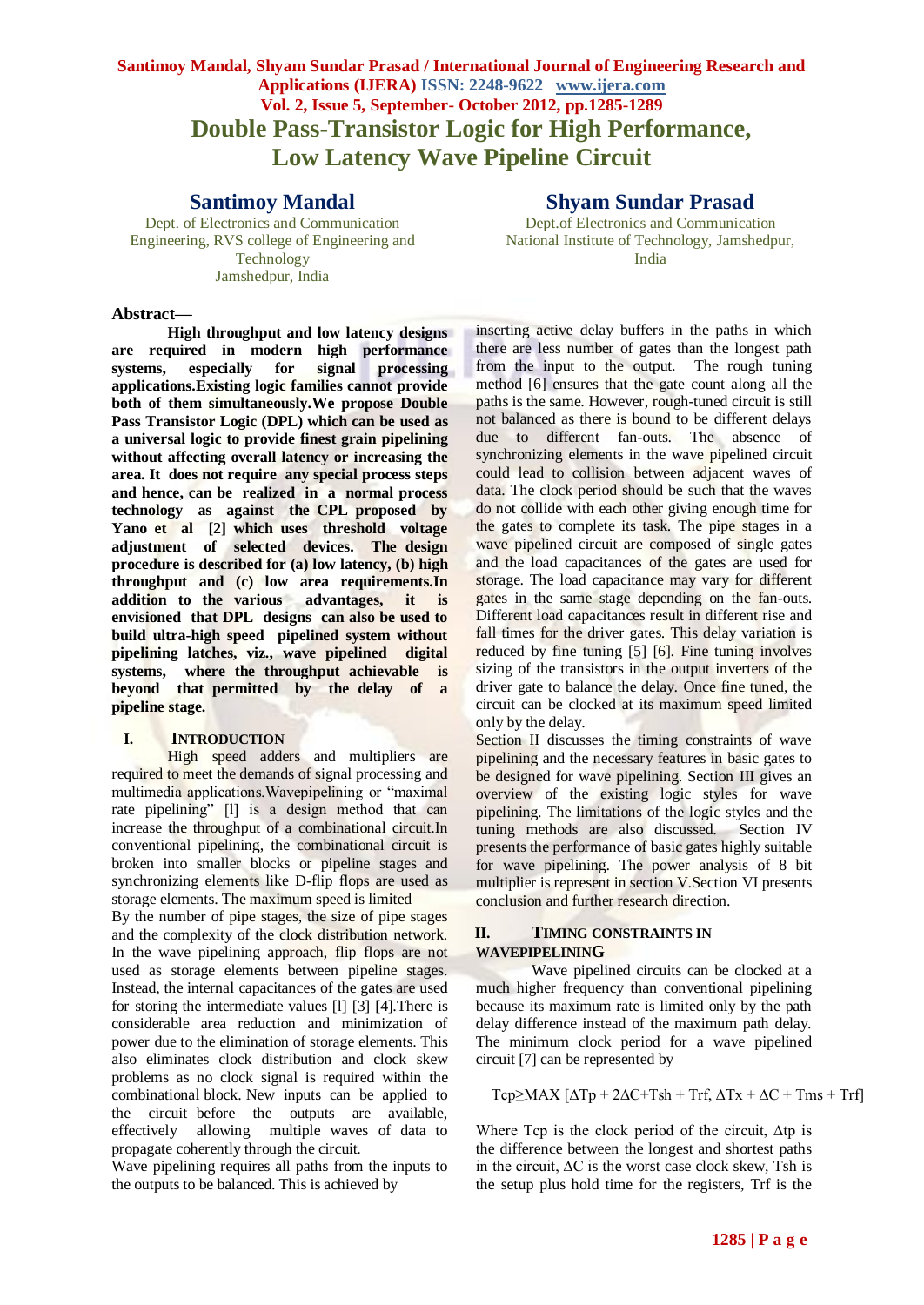worst case rise/fall time at the last logic stage, ∆Tx, is the propagation delay of the longest path from the input to signal X at any intermediate node, and Tms is the minimum time that X must be stable for the next stage of logic to operate correctly. The operating speed is limited by the delay between the shortest and the longest path and not on the total delay of the circuit as in conventional pipelining. The goal of the design process would be to reduce ∆Tp and ∆Tx as much as possible while the other Parameters have known methods to reduce them.

#### **III. EXISTING LOGIC STYLES FOR WAVEPIPELINING**

For a balanced wave pipelined circuit, the gates designed should not have input dependent delay or fan-out dependent delay. All the gates in a particular logic family should have the same delay. Conventional static CMOS is the most preferred logic among designers because of its high reliability.A 2 inputs NAND gate is shown in Fig.1.The architecture of the basic gates result in input dependent and functionality dependent delays.Several design styles were proposed by researchers satisfying the timing constraints of wave pipelining.



Fig.1 Different CMOS NAND logic style

# *A. Dual rail logic styles*

Normal Process Complementary Logic(NPCPL)[9], Wave pipeline Transmission Gate Logic(WTGL)[3], are the dual rail logic styles used for wave-pipelining. NPCPL and WTGL are based on pass transistors and DRSCMOS is based on static CMOS. In NPCPL, a basic building block is used to develop all basic gates by properly choosing the input

signals Ai, Aj and B(for an AND/NAND gate $(XY)$ XY) Ai=X, Aj = Y and B = Y). The poor conduction of logic 1 by NMOS transistors in NPCPL result in voltage degradation and poor noise margin.WTGL gates use transmission gates to obtain full logic swing and better noise margin but static power dissipation is there because here the use NMOS.WTGL and NPCPL are fast because of the high logic functionality and low input capacitance of separate circuit paths for each possible input combination, thus eliminating pass transistors. Dual rail logic styles are multi-functional in nature and all the basic gates have the same delay.System designed with dual rail styles can be rough tuned because of the similarity in the basic architecture and the availability of "DELAY" gates. All the gates have output inverters for fine tuning purposes. WTGL and NPCPL have unbalanced input capacitances resulting in complex.

## *B. Double Pass transistor logic (DPL)*

Suzuki et al. [8] proposed the double pass transistor logic [9] that overcomes all the problems of CPL, namely, voltage degradation and noise margin.DPL gates give improved circuit performance at reduced supply voltage because of the use of both NMOS and PMOS transistors. DPL gates are symmetrical whereby the load in any DPL gate is distributed equally among the inputs.DPL XOR/XNOR gate is perfectly symmetrical. The symmetrical arrangement and the double transmission property suggest that the DPL gates will perform very efficiently in wave pipelined circuits. The PMOS and NMOS transistors are used such that dual current path is set up for each input combination resulting in smallest equivalent resistance for DPL gates compared to other logic styles. In WTGL, here are two paths but the same input is passed along both the paths. The inputs are different in the two paths in DPL thereby distributing the load among the inputs. DPL was claimed to be the most energy efficient logic style among the discussed logic styles by Uming KO et.al. [10]. The symmetrical input loading, double transmission property and the energy efficiency of DPL gates make the DPL logic family the best suited logic style for wave pipelining.

## **IV. PERFORMANCE OF BASIC GATES**

The power \* delay product is a good measure for comparing the logic styles that are to be used in low power, high speed digital systems. The basic gates of all the logic styles were designed using TANNER EDA V.13 with TSMC 0.18µm CMOS technology at 2V rail to rail power supply. Table I gives a measure of the power\*delay product of various styles used in wave pipelining. Power measurement was done using the non invasive power measurement technique suggested by Kang [12].The power\*delay product of the various styles show that DPL has the lowest power\*delay product among the dual rail logic styles. The single rail logic styles have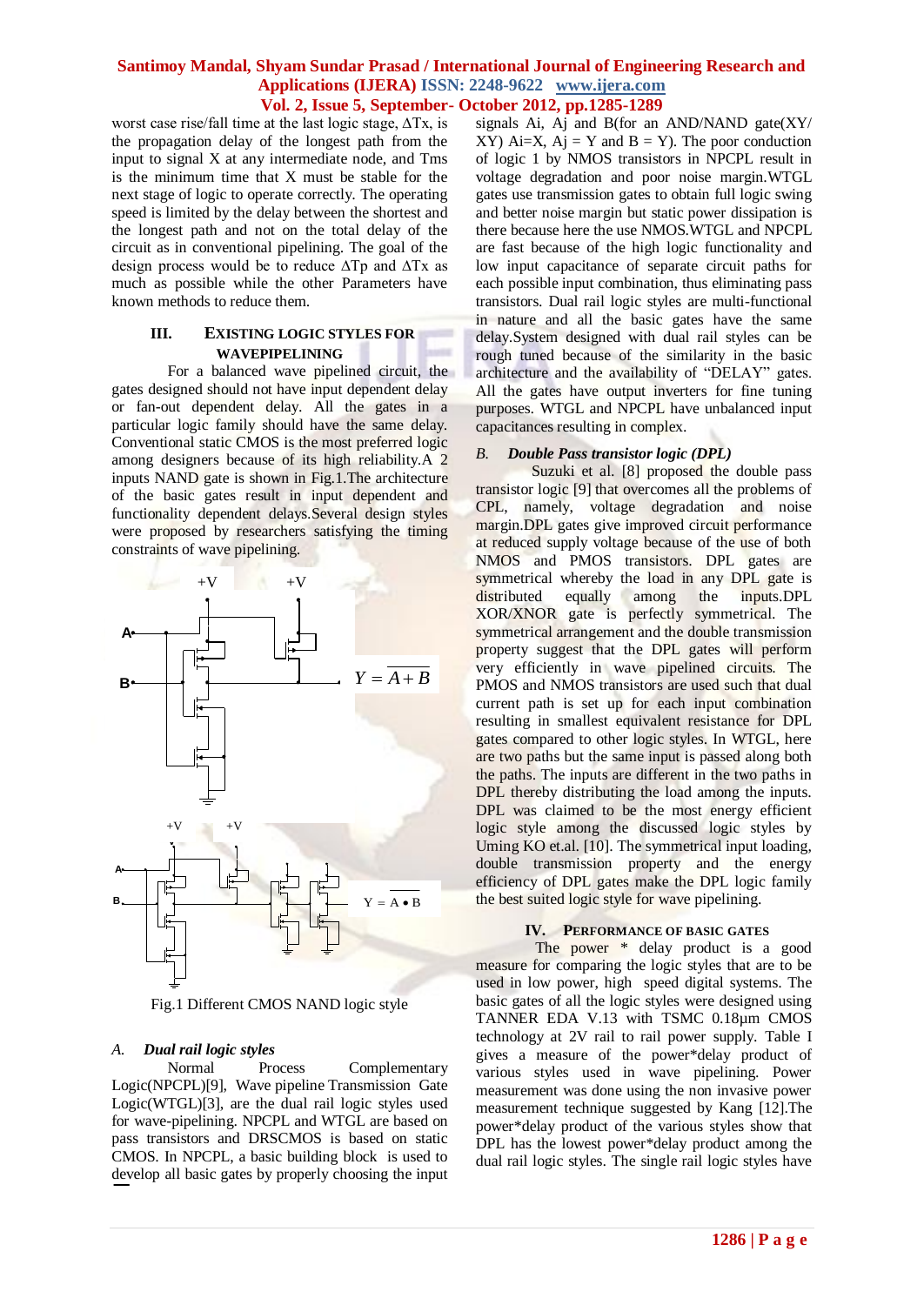low power because of the Lower number of transistors and less switching activity.

| logi<br>$\mathbf{C}$                           | Rise<br>time<br>Tr(ps) | Fall<br>time<br>Tp(ps) | Tr-<br>Tp(ps) | $\tau$ phl             | $\tau$ plh | Power<br>Dissip<br>ation(<br>mW | <b>PDP</b>  |
|------------------------------------------------|------------------------|------------------------|---------------|------------------------|------------|---------------------------------|-------------|
| DP<br>LN<br>AN<br>D                            | 44.46                  | 44.19                  | 0.27          | 32.6<br>5              | 29.50      | .344                            | 10.68       |
| NP<br>CP<br>L<br><b>NA</b><br>ND               | 34.78                  |                        | 56.34 21.56   | 42.4<br>$\mathfrak{D}$ | 61.32      | .118                            | 6.12        |
| WT<br>GL<br>NA<br><b>ND</b>                    | 29.56                  | 27.53                  | 2.03          | 29.2<br>$\overline{2}$ | 28.31      | .34                             | 9.741       |
| DV<br>L<br><b>NA</b><br><b>ND</b>              | 69.77                  | 70.53                  | 0.56          | 51.6<br>$\overline{2}$ | 69.02      | 6.40                            | 386.0<br>48 |
| CM<br><b>OS</b><br><b>NA</b><br>N <sub>D</sub> | 40.73                  | 41.92                  | 1.19          | 33.1<br>6              | 27.43      | 2.03                            | 55.68       |

Table I

Give a measure of the power\*delay product of logic styles used in wave pipelining. Power measurement was done using the non invasive power measurement technique suggested by Kang.Though the power delay product of the WTGL and NPCPL logic has low but in NPCPL logic need threshold level restorer and low noise margin and in WTGL it has constant static power dissipation due to PMOS.

## *A. Modification to the DPL gates*

The design goal for easier fine tuning is to have balanced input capacitance, that is, the inputs of the gate should be perfectly symmetrical. The DPL AND/NAND gates and the DPL OR/NOR gates are not perfectly symmetrical. All the inputs in these gates are connected to the gates of one NMOS and one PMOS transistor but source connections are either to PMOS or NMOS.The drain capacitances of the NMOS and PMOS transistors are not the same because of the difference in sizes of the transistors and the process parameters. Hence the gates are modified so that GND and supply connections are replaced by primary inputs. Delay gate is necessary to develop a complete library of basic gates. The delay gate has just one input unlike the other gates. Hence fewer transistors would be enough to design this gate. For achieving dual current path for a DELAY/DELAY gate, transmission gates should be used. Dual current

paths require that the transistors are on all the time. Hence the transistors should be driven by the supplies and are not controlled by the inputs. The MUX/DMUX gate is the only gate where perfect symmetry could not be achieved. This is because the multiplexer is a three input gate. The select input drives only the gates of the transistors and the other two inputs have the same capacitance.

#### *B. Performance of DPL basic gates*

The power \* delay product is a good measure for comparing the logic styles that are to be used in low power, high speed digital systems. The basic gates of all the DPL logic styles were shown in Table II designed using the layout editor TANNER in 0.18 micron technology and the simulations were done using 2V supply in TSpice.

| anie |  |
|------|--|
|      |  |

| logi<br>$\mathbf c$                          | Rise<br>time<br>Tr(ps)<br>$\mathcal{L}$ | Fall<br>time<br>Tp(p)<br>s) | Tr-<br>Tp(p)<br>s) | $\tau$ ph<br>1         | $\tau$ plh | Powe<br>r<br>Dissi<br>pation<br>(mW) | <b>PD</b><br>P         |
|----------------------------------------------|-----------------------------------------|-----------------------------|--------------------|------------------------|------------|--------------------------------------|------------------------|
| <b>DPL</b><br><b>NA</b><br><b>ND</b>         | 44.46                                   | 44.19                       | 0.27               | 32.6<br>5              | 29.50      | .344                                 | 10.6<br>8              |
| <b>DPL</b><br>AN<br>D                        | 59.68                                   | 72.56                       | 12.88              | 27.2<br>5              | 42.06      | .118                                 | 8.17                   |
| <b>DPL</b><br><b>OR</b>                      | 50.14                                   | 24.32                       | 25.82              | 90.9<br>6              | 52.25      | .114                                 | 8.13<br>3              |
| <b>DPL</b><br>XN<br><b>OR</b>                | 42.69                                   | 43.93                       | 1.24               | 82.5<br>8              | 107.0<br>7 | .147                                 | 13.9<br>3              |
| <b>DPL</b><br><b>XO</b><br>$\mathbf R$       | 47.01                                   | 64.35                       | 17.34              | 26.9<br>$\Omega$       | 23.60      | .113                                 | 2.85                   |
| <b>DPL</b><br>N <sub>O</sub><br>$\mathbf{R}$ | 52.47                                   | 36.00                       |                    | 16.47   17.35          | 75.50      | .361                                 | 34.8<br>$\overline{0}$ |
| <b>DPL</b><br>MU<br>X                        | 44.49                                   | 40.95                       | 3.54               | 89.5<br>$\overline{4}$ | 86.85      | .112                                 | 10.7<br>5              |
| <b>DPL</b><br>DE<br>MU<br>X                  | 25.27                                   | 43.05                       | 17.78              | 15.5<br>7              | 26.56      | .336                                 | 7.07                   |
| <b>DPL</b><br>DE<br>LA<br>Y                  | 81.27                                   | 78.74                       | 2.98               | 200                    | 203.4<br>0 | .227                                 | 45.7<br>8              |

#### *C. Wallace tree multiplier*

Several popular and well-known schemes, with the objective of improving the speed of the parallel multiplier, have been developed in past. In 1964, C.S. Wallace observed that it is possible to find a structure, which performs the addition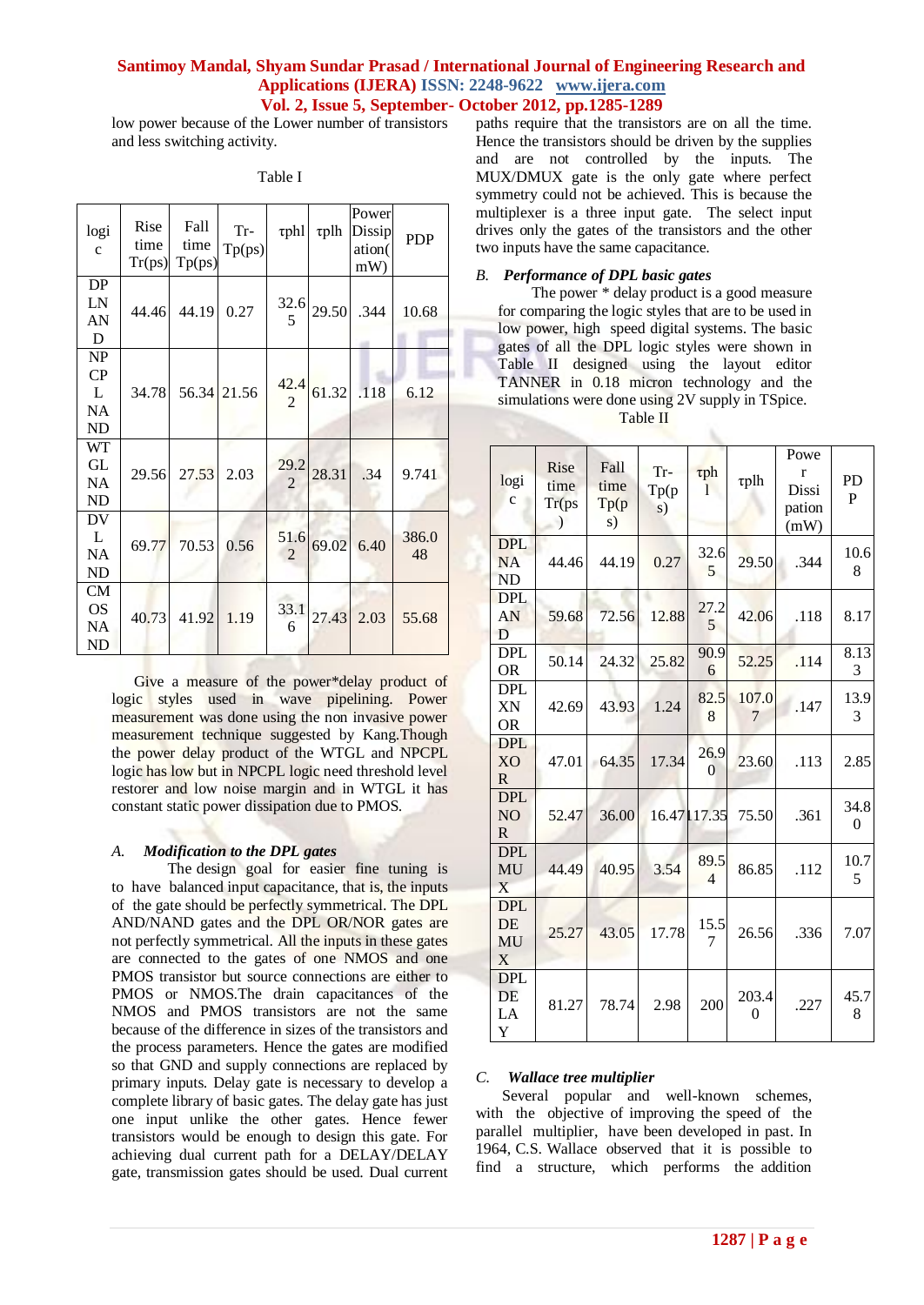operations in parallel; thus resulting in less delay. A Wallace tree [13][14] is an implementation of an adder tree designed for minimum propagation delay. Rather than completely adding the partial products in pairs like the ripple adder tree does, the Wallace tree sums up all the bits of the same weights in a merged tree. A Wallace tree is an efficient hardware implementation of a digital circuit that multiplies two integers.

## *D. Fast Parallel Multipliers*

- Different Counter and Compressor Families were compared. The best way is to build a compressor of the maximal size (i.e. the entire size of the multiplier) as shown in Fig.2.
- The Essence of the optimal tree is optimal wiring and NOT the use of counter/compressor family.

Tuning of the Final Adder into the signal arrival profile is more important than the speed of the Final Adder.



Fig.2 Fast parallel multiplier (8bit×8bit)

# **V. POWER ANALYSIS FOR MULTIPLIER 8-BIT**

For DPL logic the power dissipation of the fast parallel multiplier is .903 milliWatt in the operating frequency at 10 GHZ.

# **VI. CONCLUSIONS AND FURTHER RESEARCH DIRECTIONS**

In this paper we have presented a Double Pass Transistor Logic (DPL) for low latency and high throughput applications. We have shown that DPL offers the best speed of operation comparable to CPL.It permits pipelining to the finest grain with negligible overhead of area and latency as opposed to other logic families where an increase in pipelining throughput is encumbered with heavy area and latency penalty.With DPL, it is possible to exploit both latency and throughput simultaneously to the maximum realisable extent. Because of its modularity and higher logic functionality, DPL bears the potential for a sea-of-gates realization. As a further research direction we are working towards exploiting DPL design for fabrication.

# **REFERENCES**

- [1] G. Cotten, L.W., "Maximum rate pipeline system," in Proceedings of the 1969 AFIPS Spring Joint Computer Conference, pp.581-586,
- [2] K.Yano et al, "A 3.8 ns 16 x 16-b Multiplier Using Complementary Pass-Transistor Logic, " .IEEE Jl. of Solid-state Circuits, SC-25, April 1990, pp.388-395py," in Magnetism, vol. III, G. T. Rado and H. Suhl, Eds. New York: Academic, 1963, pp. 271–350.
- [3] Zhang, X., and Sridhar, R. "CMOS Wave Pipelining Using Transmission Gate Logic," in Proc. of the IEEE International ASIC Conference and Exhibit, Rochester, NY, pp. 92- 95, 1995.
- [4] Femandez, G.E., "Dual Rail Static CMOS Architecture for Wave Pipelining," Masters Thesis, Department of Electncal and Computer Engineering, SUNY Buffalo, 1995.
- [5] Wong et al., "Inserting Active Delay Elements to Achieve Wave Pipelining,", Proc. Int. Conf. CAD 89, pp.270-73, 1989.
- [6] Dipankar Talukdar and R. Sridhar, "An analytical approach to fine tuning in CMOS Wavepipelining", ASIC, September 1996.
- [7] C. Gray, W.Liu, and R. Cavin 111, "Timing Constraints for Wavepipelining System," IEEE Transactions on Computer-Aided Design of IC and Systems, 13, 1994, pp 987-1004.
- [8] Makato Suzuki et al., "A 1.5 ns 32-b CMOS ALU in Double Pass-Transistor Logic', IEEE Joumal of Solid State Circuits, Vol. 28., No. 11, Nov 1993.
- [9] Ghosh, D., and Nandy, S. "NPCPL: Normal Process Complementary Pass Transistor Logic<br>fro Low Latency, High Throughput Latency, High Throughput Application," Proc. VLSI Design 93, pp 341-46, Jan 1993.
- [10] Uming KO, Poras T. Balsara, and Wai Lee, "Low-Power Design Techniques for High-Performance CMOS Adders," IEEE Transactions on VLSI Systems, Vol. 3, No. 2, June 1995.